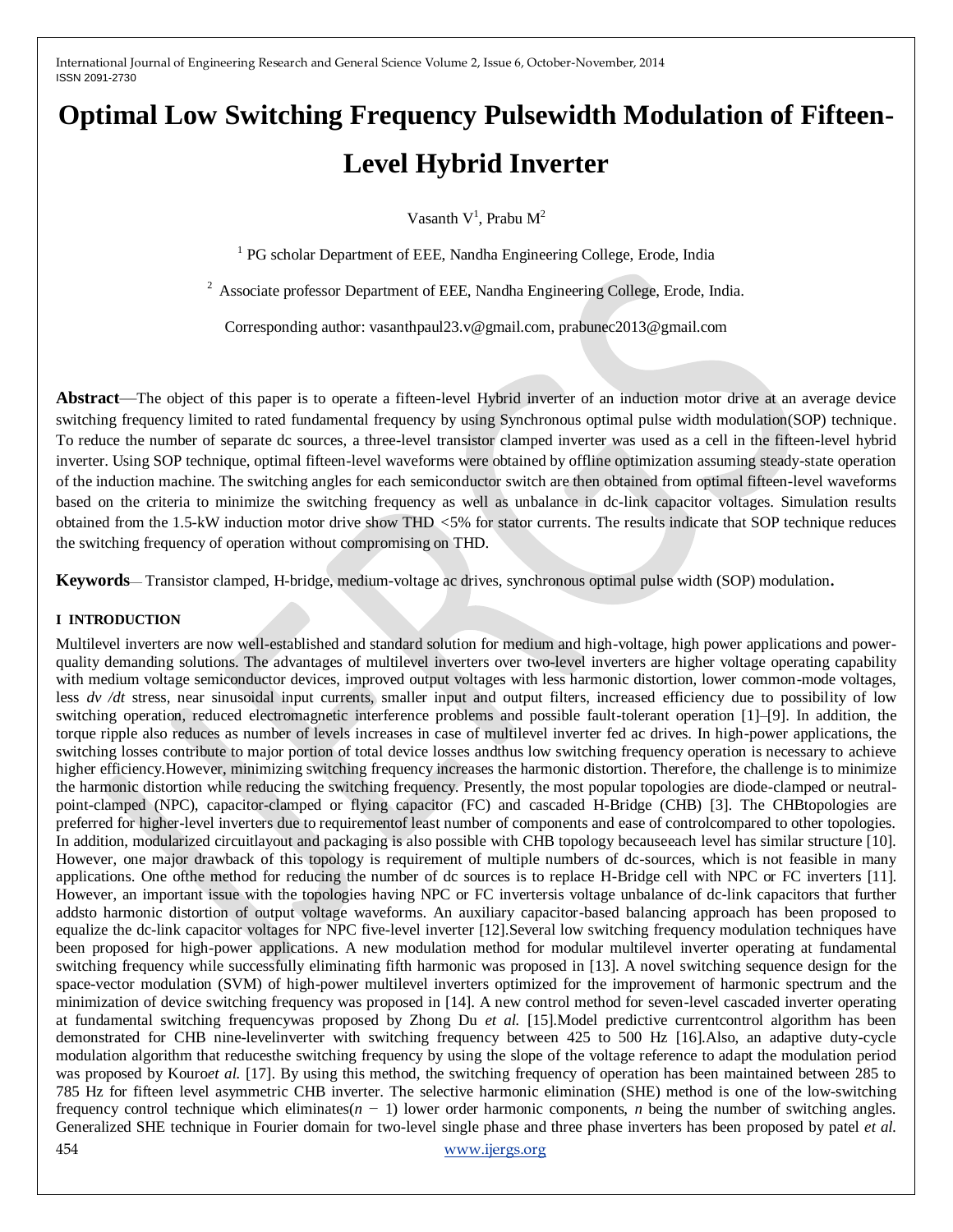[18], [19]. Programmed PWM technique for minimizing the harmonics has been reported. [20], [21]. A new method for SHE based on six-step symmetry[22] and by use of Walsh functions to obtain Fourier spectral equations has been reported [23], [24]. A new solution to convert the transcendental equations into polynomial equations for SHE has been proposed [25]. The general problem formulationand selected solutions for both unipolar and bipolar switching patterns to eliminate the fifth and seventh harmonics are presented by Wells *et al.* [26]. A novel method to achieve fasttransient response and efficient harmonic (disturbance) filteringhas been achieved by using signal processing methods [27]. A minimization method to derive multiple sets of solutions forthe bipolar SHE PWM method for both single-phase and three phase inverters has been presented in [28]. A real-time method by using modified triangle carrier has been proposed insteadof conventional offline solution of switching angles [29].In this method, initial guess is not required as well as switching frequency is not restricted to integer multiple of fundamental frequency [30]. SHE is also extended for multilevel inverters.A unified approach to solving the harmonic elimination equationsin multilevel inverter to obtain the switching angles inthe lower range of modulation indices has been reported [31].A Bee algorithm for SHE has been reported by Kavousi et al for cascaded multilevel inverter [32]. In steady-state operating conditions, SOP method for controlling five-level inverters [33], [34] and dual three-level inverters [35], [36] with maximum switching frequency of 200 Hz have been demonstrated. In case of high performance drives which are subjected to frequent transient conditions, using traditional closed-loop control techniqueswith SOP technique intervenes with optimal switching patterns and hence, a real-time optimization is required. Thus, initially optimal stator current trajectory tracking method has been proposed [37], [38]. Then, trajectory of an optimal statorflux vector which is independent of machine parameters or load conditions has been suggested as tracking agent [39]–[42].Nonetheless, the application of SOP has not been reported for multilevel inverters with more than five-levels. Therefore, the objective of the present study is to demonstrate SOP technique for operating nine-level cascade inverter of induction motor drive at an average device switching frequency limited to rated fundamental frequency (50 Hz) in open loop  $(v, f)$  control mode. It should be pointed out that proposed SOP technique can be used for any fifteen-level inverter topology by modifying the method of assigning switching angles for each power semiconductor switch based on optimal fifteen-level waveforms.

### **IIHYBRID MULTI LEVEL INVERTER TOPOLOGY**

The hybrid multilevel inverter is a series connection of cascade half bridge cell and H-bridge inverter. In recent years multilevel inverters have been paying attention on and preferred as high power and high voltage ones [5]. Use of multilevel inverters is becoming popular for high power applications especially in the distributed generation where a number of batteries, fuel cells, solar cell, and micro-turbines can be connected through a multilevel inverter to feed a load or the ac grid without voltage balancing problems. Another major advantage of hybrid multilevel inverters is that their switching frequency is lower than a traditional low-level inverter, which leads to reduced switching losses. The topologies for high power multilevel inverters are classified into three types as shown in Fig 1. The transistor clamped inverter, the flying capacitor inverter and the H-bridge inverter.

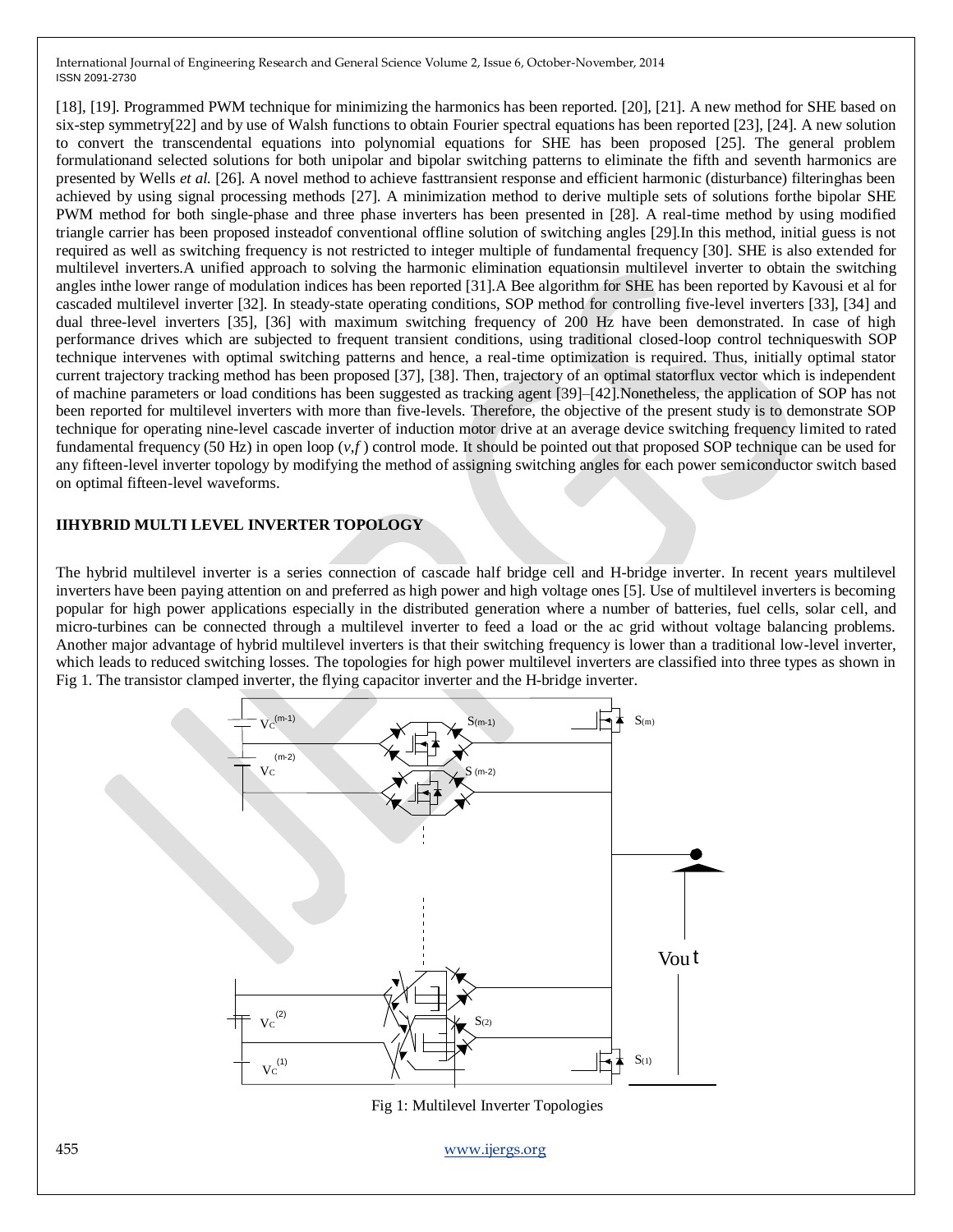Among these inverters, the cascaded inverter has the advantages that the DC-link voltage is balanced, circuit layout flexibility, Cascaded multilevel inverterarchitecture has the ability to tolerate a fault for several cycles but if the fault typeand location can be detected and identified, compared with the diode-clamped and flying capacitor inverters it requires the least number of components to achieve the same number of voltage levels, switching patterns and the modulationindex of other active cells can be adjusted to maintain the operation under abalanced load condition.

Multilevel PWM and harmoniceradication are techniques that can be used in cascade multilevel inverters in orderto achieve voltage waveforms with low total harmonic distortion (THD) withminimum switching losses and low filtering necessities. Using a multilevel layout, an effectual high switching frequency can beachieved in the output voltagewaveform with each of the H-bridge modules havinga relatively low switching frequency as shown in Fig 2. This approach will facilitateincreased converter efficiency. Tumbling the filtering requirements would help toreduce the cost and improve the reliability and dynamic performance of the wholesystem.



Fig2:Low loss low switching frequency multilevel inverter waveforms.

# **III. SYNCHRONOUS OPTIMAL PULSEWIDTHMODULATION (SOP)**

 SOP generates optimal switching pulse patterns of semiconductor devices in a multilevel inverter [43]. Synchronized PWM is used in low-switching frequency applications where carrier signal at frequency (*fs)* and sinusoidal control signal at frequency (*f*1) are synchronized with each other, i.e., *f*<sub>*f*</sub><sup>1</sup>is an integer in order to eliminate sub harmonic frequencies which are undesirable in many applications. Synchronized PWM results in lower number of switching instants per fundamental period and even a little variation in these switching angle values will have considerable influence on the harmonic distortion of output voltage [44]. Optimization methods are suggested to predetermine switching angles offline to reduce harmonic distortion [45]. The precalculated switching angles are stored and retrieved during real-time operation.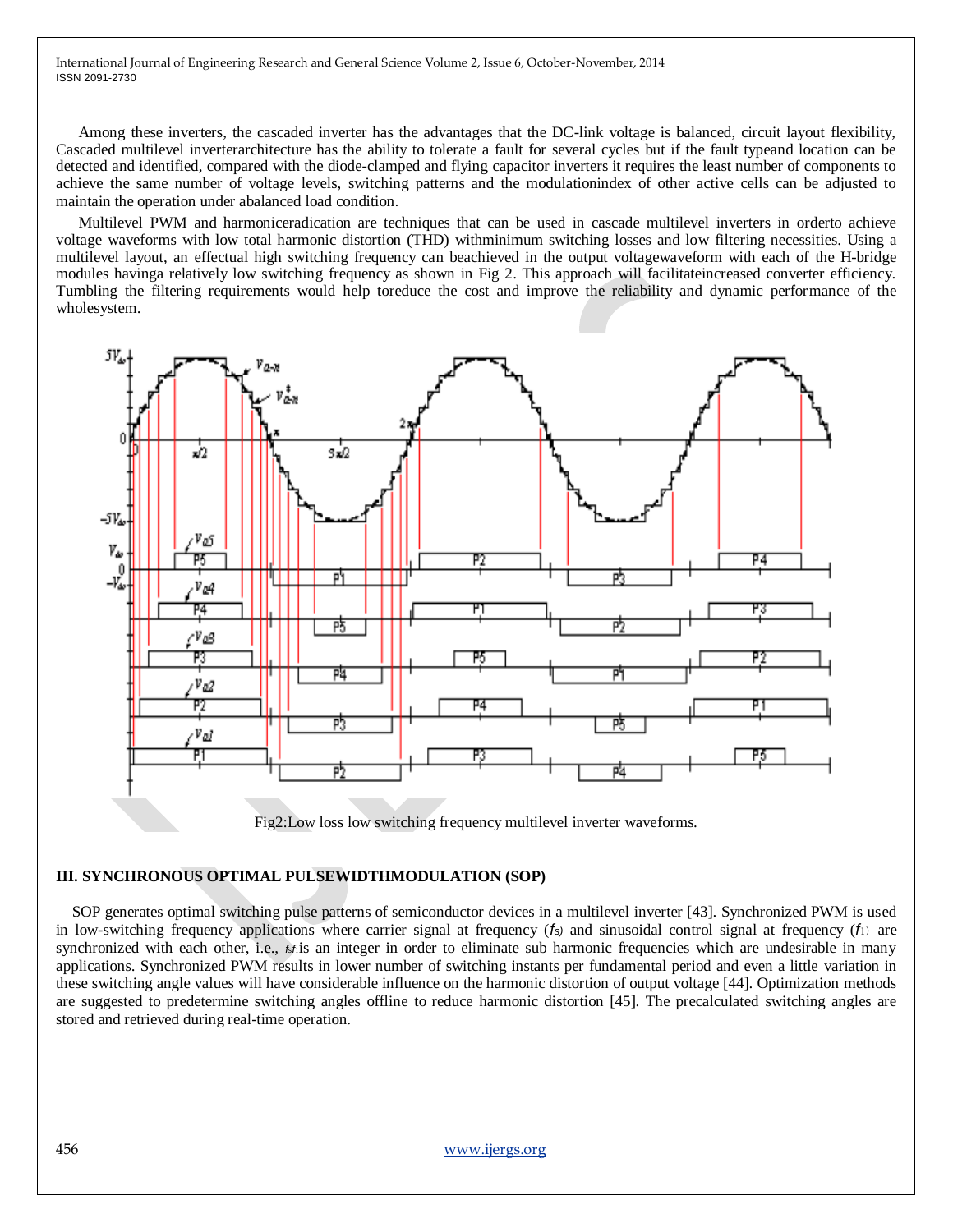

**Figure 3.1 Signal Flow Graph of Fifteen level Inverter**

# **3.1 Optimization Method**

 The goal of optimization is to generate optimal switching patterns for each steady state operating point (*m, N*) in order to minimize DF. The flowchart of optimization algorithm is shown in Fig. 5. The constraints of optimization are as follows [33]:

 1) Sufficient gap (10 *μ*s) between consecutive switching angles to allow for minimum ON times and OFF times of the power semiconductor devices;

2) In order to maintain current modulation index value, it is mandatory to satisfy the relation (9);

 3) Continuity of switching angles for a given pulse number over its associated modulation index range in order to avoid transients in machine currents.

In the beginning, all the possible structures for  $N = 4$  to 13are obtained in the form of switching transitions  $s(i)$ . For each pulse number *N*, modulation index range is determined and then for each operating point (*m*, *N*), MATLAB function "random" is used to generate the initial values of switching angles for further optimization while satisfying the relation (9).

We are performed computer-aided simulations to prove availability of the proposed multilevel inverter. The simulations are implemented using Matlab and it was considered to a pure resistive load. The conventional method simulation output has been obtained by using the carriers. In this proposed method the output has been obtained by using the Matlab/Simulink.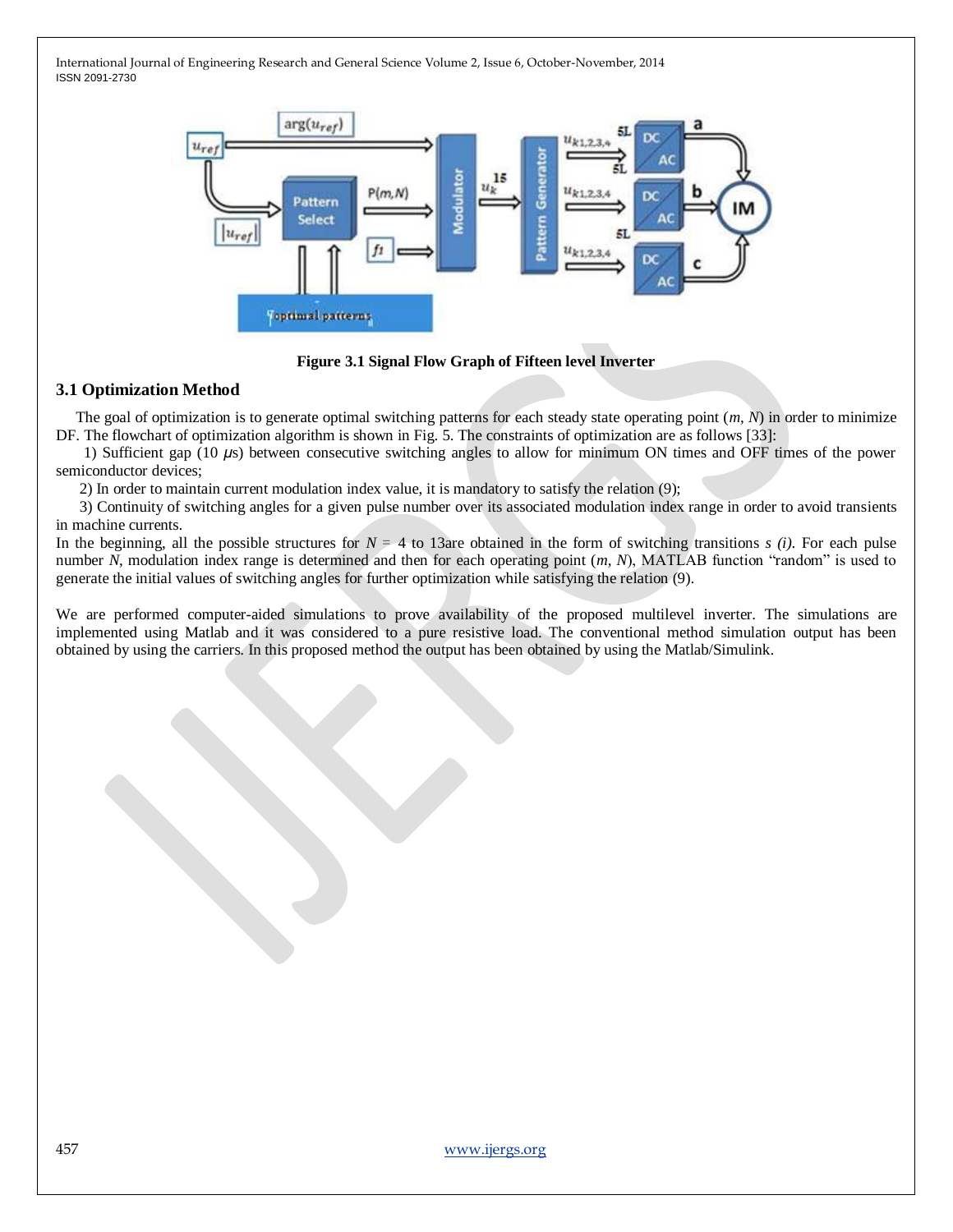

**Figure 3.2 Model Simulation Results**

## **IV SIMULATION RESULTS**

Simulation of a 15-level multilevel inverter uses four variable dc sources to minimize the harmonics. Four variable dc sources are V1=81.5, V2=81.5, V3=81.5 & V4=163. This simulation achieves a speedup of 500x and the execution time range is 20 mille seconds. The output voltage of 15 levels multilevel inverter as shown in Fig 5.The solution of this approach is 4.81% of THD by using genetic algorithm as shown in Fig.6.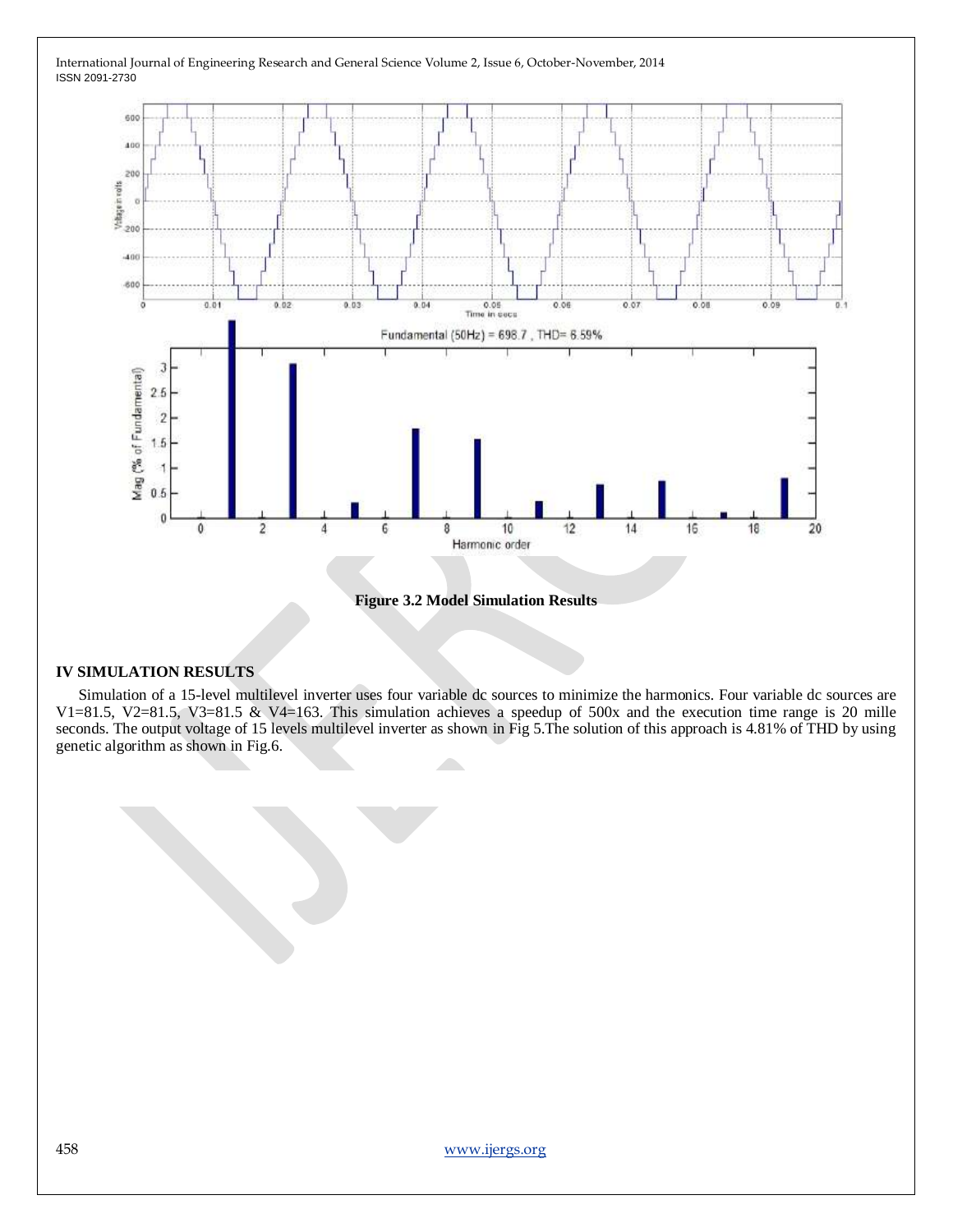



Fig 6: FFT Analysis of 15 Levels Multilevel Inverter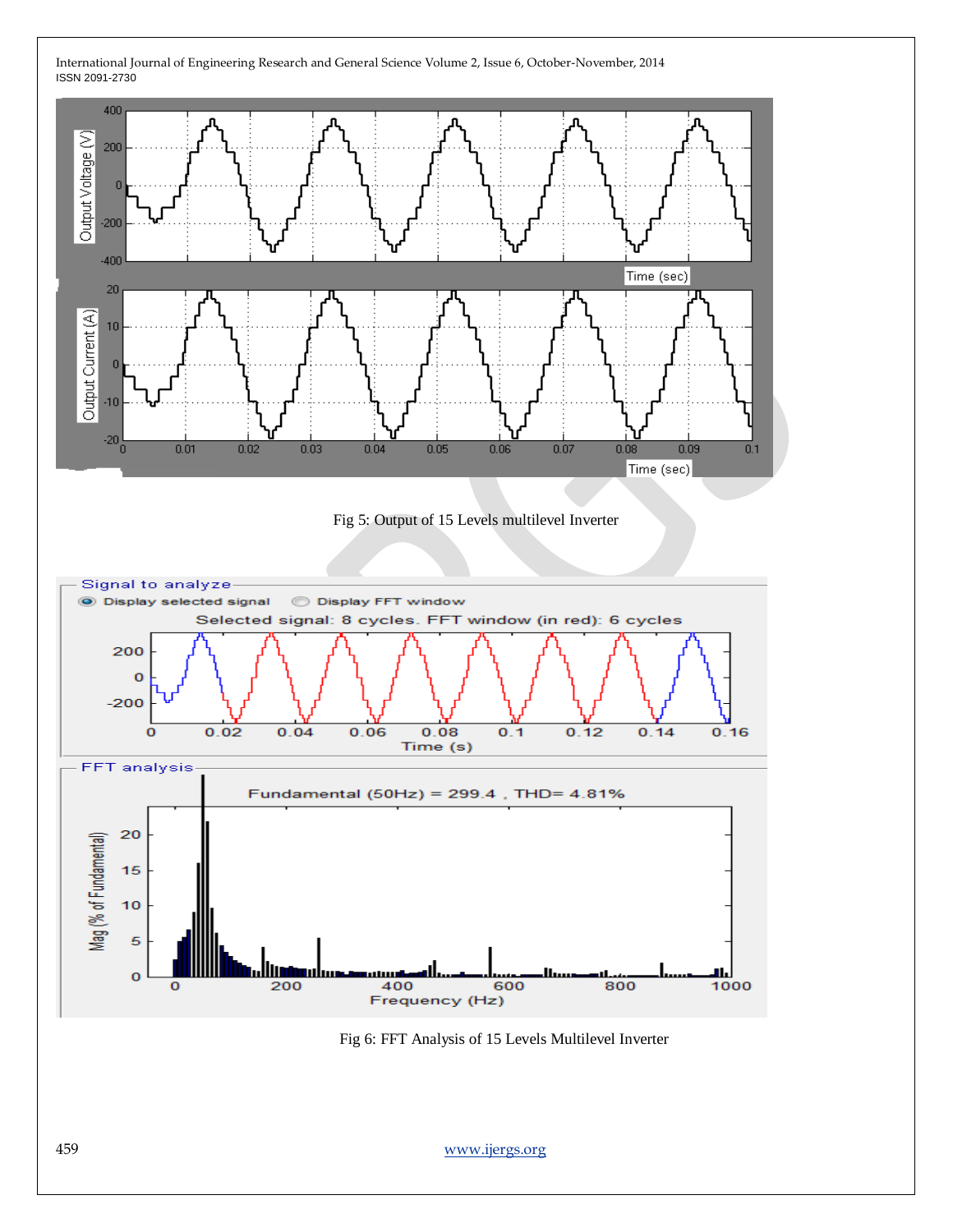### **VI. CONCLUSION**

Cascade NPC H-bridge topology is selected for implementing FIFTEEN-level inverter due to limitations of NPC and FC topologies .Low-switching frequency operation of multilevel inverters is essential to reduce the switching losses in medium voltage high power applications. Proposed SOP technique permits multilevel inverter to operate at an average device switching frequency limited to rated fundamental frequency without compromising on harmonic distortion. Optimal nine-level waveforms are produced using SOP technique and then switching instants for each semiconductor device is determined based on the criteria to reduce device switching frequency as well as to ensure minimal unbalance in the dc-link capacitor voltages. Experimental results for four different operating points demonstrate effectiveness of the proposed modulation in limiting average device switching frequency to rated fundamental frequency without compromising on THD as well as resulting in low ripple at dc-link voltages. Compared to other low-switching frequency control algorithms for nine-level inverter like model predictive control (*fs* = 425 to 500 Hz) [16] and adaptive duty-cycle modulation algorithm ( $f_s = 285$  to 785 Hz) [17], the switching frequency of operation has been reduced more than five times without compromising on THD of current waveforms.

## **REFERENCES:**

- [1]Amarendra Edpugantiand Akshay K. Rathore*,"* Optimal Low Switching Frequency Pulsewidth Modulationof Nine-Level Cascade Inverter" IEEE transactions on power electronics, vol. 30, no. 1, january 2015
- [2] H. Abu-Rub, J. Holtz, J. Rodriguez, and G. Baoming, "Medium-voltage multilevel converters -state of the art,challenges, and requirements in industrial applications," *IEEE Trans. Ind. Electron.*, vol. 57, no. 8, pp. 2581–2596, Aug. 2010.
- [3] S. Kouro, M. Malinowski, K. Gopakumar, J. Pou, L. Franquelo, B. Wu, J. Rodriguez, and M. Pe´rez, J. Leon, "Recent advances and industrial applications of multilevel converters," *IEEE Trans. Ind. Electron.*, vol. 57, no. 8, pp. 2553–2580, Aug. 2010.
- [4] M.Malinowski, K. Gopakumar, J. Rodriguez, and M. Pe'rez, "A survey on cascaded multilevel inverters," *IEEE Trans. Ind. Electron.*, vol. 57, no. 7, pp. 2197–2206, Jul. 2010.
- [5] J. Rodriguez, S. Bernet, P. Steimer, and I. Lizama, "A survey on neutral point-clamped inverters," *IEEE Trans. Ind. Electron.*, vol. 57, no. 7, pp. 2219–2230, Jul. 2010.
- [6] J. Rodriguez, L. Franquelo, S. Kouro, J. Leon, R. Portillo, M. Prats, and M. Perez, "Multilevel converters: An enabling technology for high-power applications," Proc. IEEE, vol. 97, no. 11, pp. 1786–1817, Nov. 2009.
- [7] L. Franquelo, J. Rodriguez, J. Leon, S. Kouro, R. Portillo, and M. Prats, "The age of multilevel converters arrives," IEEE Ind. *Electron. Mag.*, vol. 2, no. 2, pp. 28–39, Jun. 2008.
- [8] J. Rodriguez, S. Bernet, B.Wu, J. Pontt, and S.Kouro, "Multilevel voltage source- converter topologies for industrial mediumvoltage drives,‖ *IEEE Trans. Ind. Electron.*, vol. 54, no. 6, pp. 2930–2945, Dec. 2007.
- [9] L. Tolbert, F. Z. Peng, and T. Habetler, "Multilevel converters for large electric drives," *IEEE Trans. Ind. Appl.*, vol. 35, no. 1, pp. 36–44, 1999.
- [10] J.-S. Lai and F. Z. Peng, "Multilevel converters-a new breed of power converters," *IEEE Trans. Ind. Appl.*, vol. 32, no. 3, pp. 509–517, May/Jun. 1996.
- [11] S. Fazel, S. Bernet, D. Krug, and K. Jalili, "Design and comparison of 4-kv neutral-point-clamped, flying-capacitor, and seriesconnected h-bridge multilevel converters," *IEEE Trans. Ind. Appl.*, vol. 43, no. 4, pp. 1032–1040, Jul/Aug. 2007.
- [12] W. Hill and C. Harbourt, "Performance of medium voltage multi-level inverters," in *Proc. IEEE 34th Annu. Meet. Ind. Appl. Conf.,*, vol. 2, 1999, pp. 1186–1192.
- [13] Z. Shu, X. He, Z. Wang, D. Qiu, and Y. Jing, "Voltage balancing approaches for diode-clamped multilevel converters using auxiliarycapacitor-based circuits," IEEE Trans. Power Electron., vol. 28, no. 5, pp.2111–2124, May 2013.
- [14] K. Ilves, A. Antonopoulos, S. Norrga, and H.-P. Nee, "A new modulation method for the modular multilevel converter allowing fundamentalswitching frequency,‖ *IEEE Trans. Power Electron.*, vol. 27, no. 8,pp. 3482–3494, Aug. 2012.
- [15] Z. Cheng and B. Wu, "A novel switching sequence design for five-level npc/h-bridge inverters with improved output voltage spectrum and minimized device switching frequency," IEEE Trans. Power Electron., vol. 22, no. 6, pp. 2138–2145, Nov. 2007.
- [16] Z. Du, L. Tolbert, B. Ozpineci, and J. Chiasson, "Fundamental frequency switching strategies of a seven-level hybrid cascaded hbridge multilevel inverter," *IEEE Trans. Power Electron.*, vol. 24, no. 1, pp. 25–33, Jan.2009.
- [17] P. Cortes, A. Wilson, S. Kouro, J. Rodriguez, and H. Abu-Rub, "Model predictive control of multilevel cascaded h-bridge inverters,‖ *IEEE Trans. Ind. Electron.*, vol. 57, no. 8, pp. 2691–2699, Aug. 2010.
- [18] S. Kouro, J. Rebolledo, and J. Rodriguez, "Reduced switching-frequency modulation algorithm for high-power multilevel inverters,‖ *IEEE Trans. Ind. Electron.*, vol. 54, no. 5, pp. 2894–2901, Oct. 2007.
- [19] H. S. Patel and R. Hoft, "Generalized techniques of harmonic elimination and voltage control in thyristor inverters: Part i– harmonic elimination, *'IEEE Trans. Ind. Appl.*, vol. IA-9, no. 3, pp. 310–317, May 1973.
- [20] H. S. Patel and R. Hoft, "Generalized techniques of harmonic elimination and voltage control in thyristor inverters: Part ii voltage control techniques, "*IEEE Trans. Ind. Appl.*, vol. IA-10, no. 5, pp. 666–673, Sep.1974.
- [21] I. Pitel, S. N. Talukdar, and P. Wood, "Characterization of programmed waveform pulse width modulation," *IEEE Trans. Ind. Appl.*, vol. IA-16,no. 5, pp. 707–715, Sep. 1980.